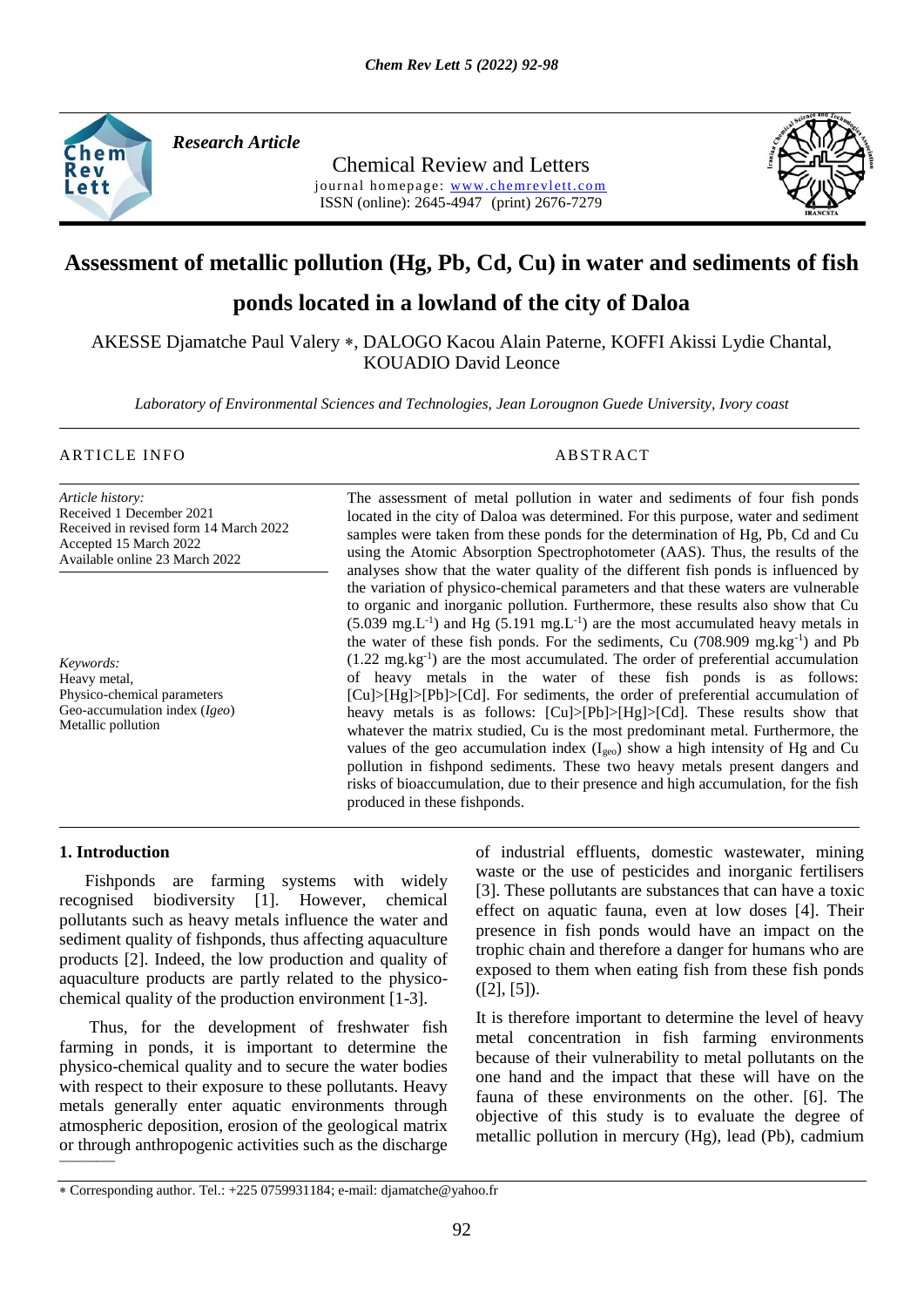(Cd) and copper (Cu) in the water-sediment matrix of four fish ponds.

# **2. Materials and Methods**

# *2*.*1. Location and characterization of fish ponds*

 The work focused on four (4) fish ponds located in the town of Daloa, which is the capital of the Haut-Sassandra region (central-western Côte d'Ivoire). The town of Daloa is the economic centre of the region and belongs to the Lobo basin, which is located between 6°05' and 6°55' west longitude and between 6°02' and 7°55' north latitude. The climate is hot and humid with rainfall varying between 1000 and 1500mm/year. There are two rainy seasons (April-July) and (September-November) and two dry seasons (December-March) and (July-September). The temperature varies between 18 and 36 degrees. The relief is marked by granitic plateaus of 200 to 300 m in altitude and separated by lowlands (talwegs) [7]. There are fish farms with an intensive production system on the almost extensive lowlands and wetlands. The fish ponds in this study are located in a lowland bordered by houses in the upstream part of its catchment area, maize, rice, cassava and yam plantations. As these fishponds are located in a wetland (lowland), they are fed by spring water and a river. Figure 2 shows the geographical location and outline of the different ponds.



#### **Figure 2:** Location of study fish ponds *2*.*2. Study matrix*

 The study matrix consists of water and sediment from fish ponds (Figure 3).



**Figure 3 : (**a)-Pond 1, (b)- Pond (2); (c)- Pond 3; (d)- Pond 4

#### 2.3. Sampling

 The water was collected in plastic pots of 0.5 L capacity which were previously washed with 10% nitric acid and rinsed 3 times with distilled water. The water was collected at a depth of approximately 10 cm below the water level of the fish ponds. The different water samples were then acidified with 1 mL of concentrated nitric acid to stabilise them during storage in the laboratory at -4°C until analysis by AAS. The sediments were collected manually with latex gloves from the different fish ponds. They were placed in plastic food bags for the laboratory. A total of 32 samples, including 16 sediment samples and 16 water samples, were collected for heavy metal analysis in the laboratory (Figure 4).



**Figure 4 :** (a)-Sediment samples; (b)-Water samples

### *2*.*4. Mineralization and Analysis*

 Before the AAS analysis, all water samples were filtered through 45 um Whatman paper to remove unwanted particles. The sediment samples were oven dried at 80 °C for 24 hours. They were then sieved to obtain a fine fraction with particles smaller than 200 μm in diameter. The digestion method used was the total decomposition method recommended by Tessier and *col* [8].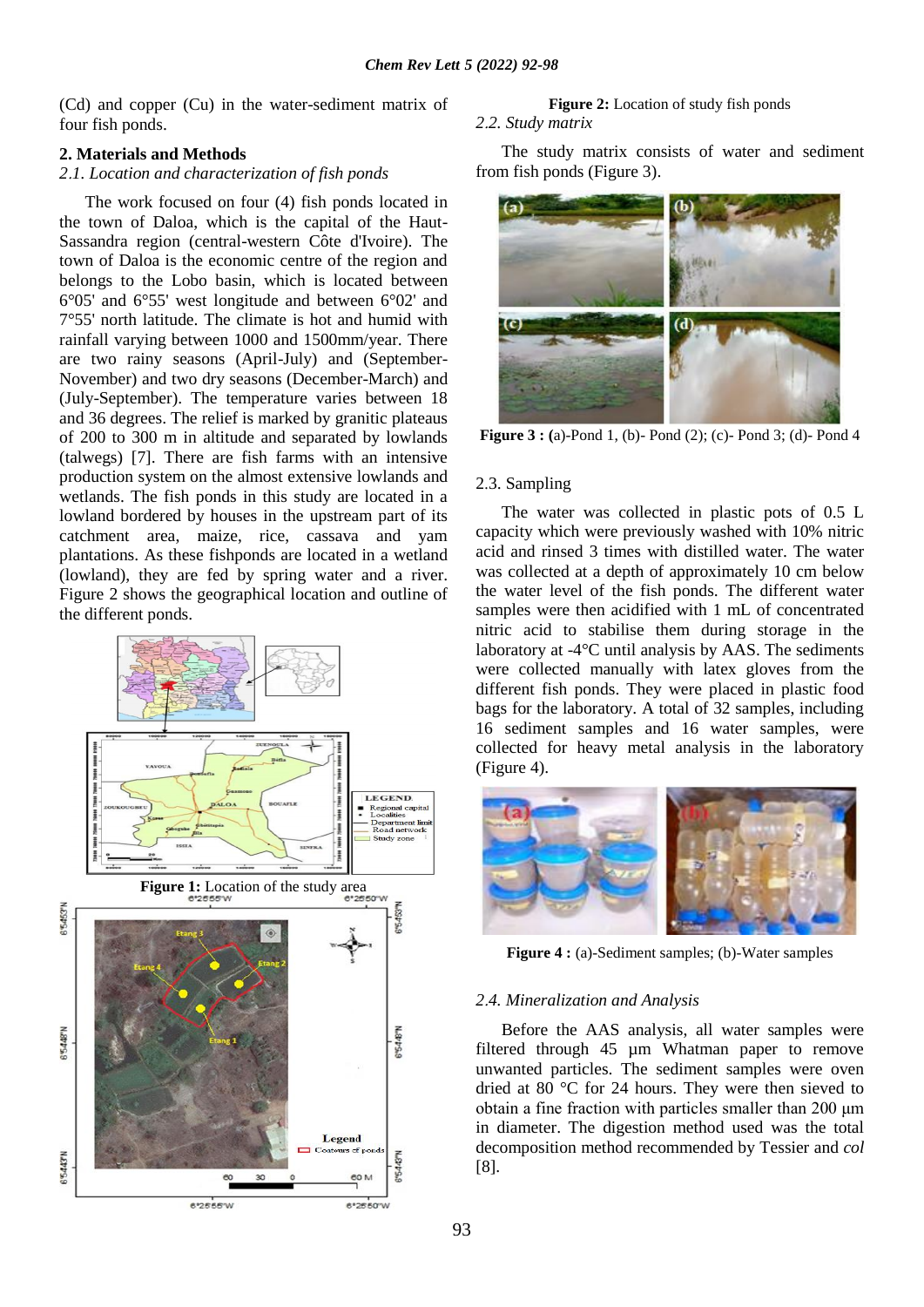#### *2-5. Evaluation of the metal pollution intensity*

 To assess the intensity of metal pollution, the geoaccumulation index Igeo was calculated. This empirical index compares a given concentration to a value considered as the geochemical background. Furthermore, Müller [9] defined a scale with six geoaccumulation index classes (Table I). We calculate the  $I_{\text{geo}}$  with the following formula :  $I_{\text{geo}} = \log_2(\frac{C_n}{1.5B_n})$ 

**C:** concentration measured in the sample; B, geochemical background;  $log_2$ : base 2 logarithm; **n** : element considered; **1.5**: exaggeration factor of the geochemical background, the function of which is to take into account the natural fluctuations of the geochemical background.

| Table I: Classes defined by the geoaccumulation index |  |  |  |  |  |  |  |
|-------------------------------------------------------|--|--|--|--|--|--|--|
|-------------------------------------------------------|--|--|--|--|--|--|--|

| Values of the<br>$I_{\text{geo}}$ index                                     | <b>Classes</b><br>l aeo     | <b>Pollution intensity</b>         |
|-----------------------------------------------------------------------------|-----------------------------|------------------------------------|
| $I_{\text{geo}}$ >5                                                         | 6                           | Extreme contamination              |
| 4 <igeo< td=""><td>5</td><td>High to extreme<br/>contamination</td></igeo<> | 5                           | High to extreme<br>contamination   |
| 4⊵‱24                                                                       | 4                           | Heavy contamination                |
| $2 < I_{\text{geo}} < 3$                                                    | 3                           | Moderate to heavy<br>contamination |
| 1 <i<sub>zeo≤2</i<sub>                                                      | $\mathcal{D}_{\mathcal{L}}$ | Moderate contamination             |
|                                                                             | 1                           | Without slight<br>contamination    |
|                                                                             |                             | Contamination free                 |

#### *2*.*6. Statistical data processing*

 The graphic plots were made using the Excel 2016 spreadsheet. A logarithmic transformation  $(\log([\text{Meta}]+1))$  was carried out in order to reduce the heterogeneity of the variance observed at the level of the concentrations of the different samples and to better represent them graphically. A *Fisher Snedecor F* test was used to compare the difference observed between the concentration levels of heavy metals studied in the different fish ponds.

#### **3. Results and Discussion**

#### *3*.*1. Results*

# *3*.*1*.*1. Physico-chemical parameters of the fish pond environment*

 Figure 5 shows the variation of the pH of the water in the different fish ponds. Table  $\gamma$  lists the values of some physico-chemical parameters of these different fish ponds such as: temperature, conductivity, dissolved oxygen saturation rate, TDS.





Table <sup>\*</sup>: Values of the physico-chemical parameters of the water in the study ponds

| Fish   | <b>Physico-chemical parameters</b> |                                   |                                                              |                             |  |  |
|--------|------------------------------------|-----------------------------------|--------------------------------------------------------------|-----------------------------|--|--|
| ponds  | $T (^{\circ}C)$                    | Conductivity<br>$(\mu S.cm^{-1})$ | $\mathbf{O}_2$ saturation<br>rate $\left(\frac{9}{6}\right)$ | <b>TDS</b><br>$(mg.L^{-1})$ |  |  |
| Pond 1 | 27.9                               | 35.7                              | 126.3                                                        | 16.3                        |  |  |
| Pond 2 | 27.7                               | 78.7                              | 139.3                                                        | 39.3                        |  |  |
| Pond 3 | 28.8                               | 49.3                              | 90.3                                                         | 25.3                        |  |  |
| Pond 4 | 26.7                               | 38.7                              | 87.7                                                         | 19.0                        |  |  |

 The observation of the histograms in Figure 5 shows that the pH values measured in the water of the fish ponds are between 5.43 and 6.68 . These results show that the water in the fish ponds is acidic. Furthermore, Table II shows that the average minimum and maximum temperatures are 26.7 °C and 28.8 °C respectively; the average dissolved oxygen saturation rate is between 87.7% and 139.3%; and finally, the average TDS values are between  $16.3 \text{ mg}$ . L<sup>-1</sup> and  $39.3 \text{ mg}$ . L<sup>-1</sup>. Of the four ponds, the values obtained for ponds 1, 3 and 4 are below the minimum limit value of 50  $\mu$ S.cm<sup>-1</sup>. However, the value obtained for pond 2  $(78.7 \mu S.cm^{-1})$  is above the minimum limit value. The dissolved oxygen saturation flux values recorded in the ponds are all above the recommended limit value for natural waters (50%).

#### *3*.*1*.*2. Levels of ETM concentration in fish ponds*

#### **I**n water

 The results of the concentration levels of the different heavy metals studied measured in the water of the fish ponds are presented in Figure 6.



Figure 6: Average concentration levels of Pb, Hg, Cd and Cu in the water of the study fish ponds

 The histograms in Figure 6 show that all the heavy metals investigated in the study were detected in the water of the different fish ponds at different concentration levels. It can also be observed that Cu and Hg are the most concentrated and detected heavy metals in the different waters studied. The maximum concentration levels recorded in the different samples for these two metals are respectively  $5.039 \text{ mg}$ . L<sup>-1</sup> for Hg and  $5.191 \text{ mg} \cdot L^{-1}$  for Cu. Furthermore, this figure reveals the order of preferential accumulation of heavy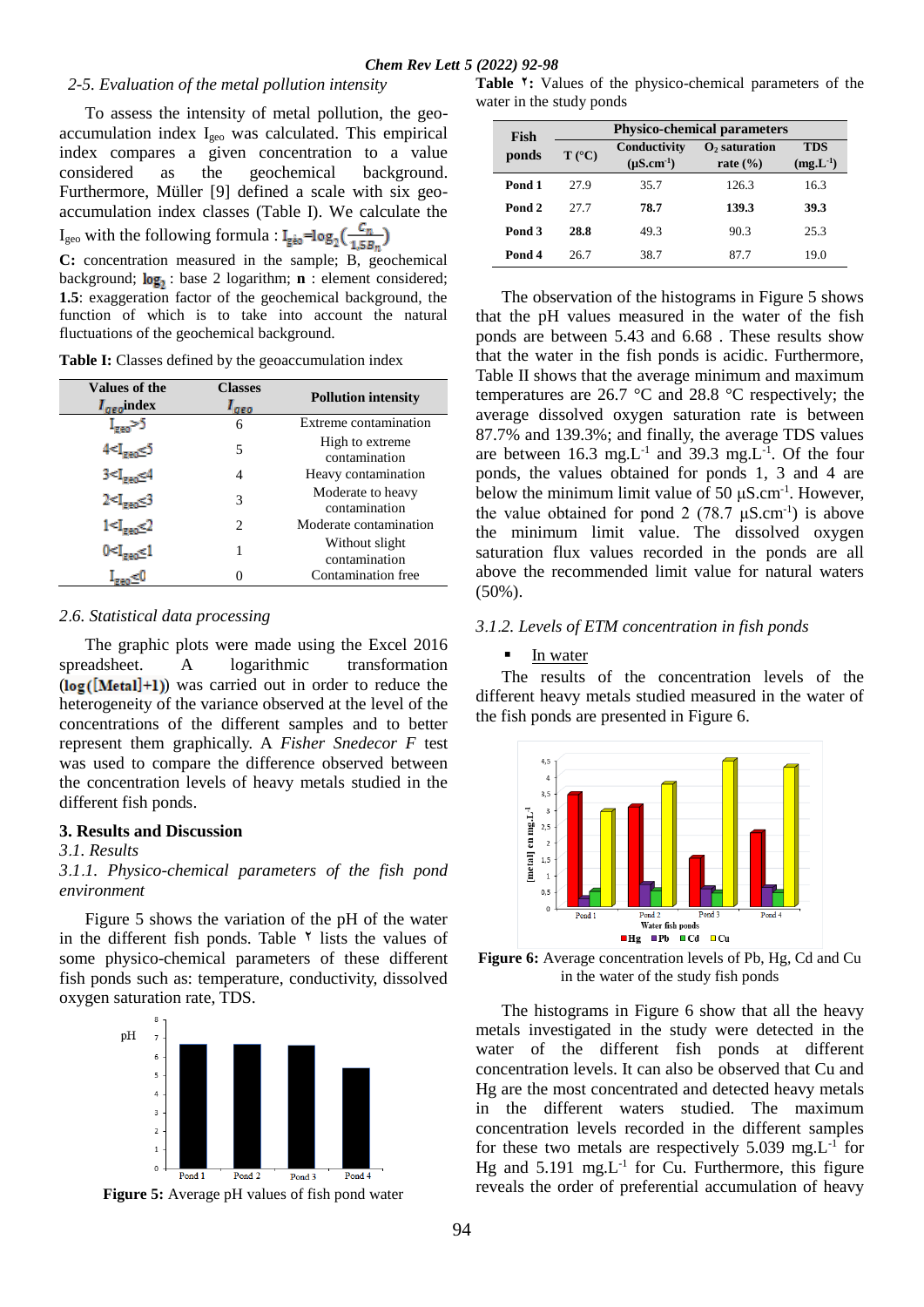metals in the water for each fish pond, which is as follows :

> - Pond 1 : [Hg]>[Cu]>[Cd]>[Pb]; - Pond 2 : [Cu]>[Hg]>[Pb]>[Cd]; - Pond 3 : [Cu]>[Hg]>[Pb]>[Cd]; - Pond 4 : [Cu]>[Hg]>[Pb]>[Cd];

 Thus, in general for fish ponds, the order of preferential accumulation of heavy metals in water is as follows: [Cu]>[Hg]>[Pb]>[Cd]. Furthermore, the statistical analysis of variance applied to the concentrations of heavy metals in the different waters of the fish ponds shows that the differences observed between the concentration levels of the metals (Hg and Cd) and their distributions in the waters are not significant, the *Fisher F*-test is below the 5% threshold  $(F_{calculated} > F_{005})$ . However, the observed differences between the concentration levels of the metals (Pb and Cu) in the pond waters are significant at the 5% level  $(F_{calculated} < F_{005})$ .

**In sediments** 

 The results of the concentration levels of the different heavy metals detected in the fishpond sediments are presented in Figure 7.



**Figure 7:** Average concentration levels of Pb, Hg, Cd and Cu in fishpond sediment

 The figure above shows that the heavy metals investigated were also all detected in the sediments of the different fish ponds studied. Cu is the most accumulated metal in the sediments of these fish ponds with a maximum average concentration of 708.909 mg.kg-1 . A high concentration of Pb is also found in these ponds. The maximum concentrations recorded in the different samples for Cu and Pb are  $717.122$  mg.kg<sup>-1</sup> and 2.406 mg.kg<sup>-1</sup> respectively. Thus, the order of preferential accumulation of heavy metals in the sediments is as follows :

> - Pond 1 : [Cu]>[Pb]>[Hg]>[Cd]; - Pond 2 : [Cu]>[Pb]>[Hg]>[Cd]; - Pond 3 : [Cu]>[Pb]>[Hg]>[Cd];

> - Pond 4 : [Cu]>[Pb]>[Hg]>[Cd];

 In general, the order of preferential accumulation of heavy metals in the sediments of different fish ponds is as follows: [Cu]> [Pb]>[Hg]>[Cd].

 Furthermore, the *Fisher Snedecor F*-test applied to the distribution of heavy metal concentrations in the different fish pond sediments shows that the differences observed between the concentration levels of the different heavy metals and their distribution in the studied pond sediments are not significant. at 5%  $(F_{calculated} > F_{005})$ .

# *3*.*1*.*3. Comparison of heavy metal concentration levels with the current WHO standard*

Tables  $\bar{y}$  and  $\bar{z}$  show the different average concentrations calculated in the water and sediment of the fish ponds respectively, in relation to their standards.

Table  $\overline{ }$ : Average concentrations of heavy metals and their standard [10] in water.

| <b>Heavy</b>   | Calculated mean concentration $(mg.L^{-1})$ | <b>Standard in</b> |        |        |             |
|----------------|---------------------------------------------|--------------------|--------|--------|-------------|
| metals         | Pond 1                                      | Pond 2             | Pond 3 | Pond 4 | $mg.L^{-1}$ |
| Hg             | 3.406                                       | 3.031              | 1.476  | 2.244  | 0.006       |
| Ph             | 0.239                                       | 0.675              | 0.540  | 0.576  | 0.010       |
| C <sub>d</sub> | 0.465                                       | 0.479              | 0.413  | 0.426  | 0.003       |
| <b>Cu</b>      | 2.888                                       | 3.721              | 4.432  | 4.235  | 2.000       |

Table  $\mathbf{\hat{r}}$  **:** Average concentrations of heavy metals and their standard [10] in sediments

| <b>Heavy</b>   | Calculated mean concentration $(mg \text{.} kg^{-1})$ | <b>Standard in</b> |         |         |                    |
|----------------|-------------------------------------------------------|--------------------|---------|---------|--------------------|
| metals         | Pond 1                                                | Pond 2             | Pond 3  | Pond 4  | $mg \cdot kg^{-1}$ |
| Hg             | 0.235                                                 | 0.307              | 0.465   | 0.469   | 0.150              |
| Ph             | 1.22                                                  | 1.178              | 1.105   | 1.094   | 30.000             |
| C <sub>d</sub> | 0.094                                                 | 0.080              | 0.072   | 0.060   | 0.250              |
| Cu             | 703.123                                               | 705.222            | 708.909 | 694.906 | 35.000             |

 Examination of Table III reveals that in the waters of the fish ponds, all the heavy metals studied have concentration levels above the standard for the protection of water and aquatic organisms [10]. Also, Table IV shows that in sediments, only Hg and Cu have concentration levels above the current standard for each metal in sediments.

# *3-1-4. Geo-accumulation index for metal pollutants*

Table V shows the geo-accumulation  $(I_{geo})$  index values for the heavy metals studied in the various fish ponds. This index is used to assess the pollution intensity of the fish pond sediments by heavy metals..

Table  $\triangle$ : Geo-accumulation index (I<sub>geo</sub>) values for heavy metals in fish ponds

|                   | I <sub>geo</sub> values |           |      |      |
|-------------------|-------------------------|-----------|------|------|
| <b>Fish ponds</b> | Hg                      | <b>Ph</b> | Cd   | Cп   |
| Pond 1            | 3.48                    | $-2.39$   | 1.32 | 7.07 |
| Pond 2            | 4.02                    | $-2.26$   | 0.79 | 7.03 |
| Pond 3            | 3.63                    | $-1.90$   | 0.81 | 7.01 |
| Pond 4            | 3.94                    | $-2.79$   | 0.90 | 7.02 |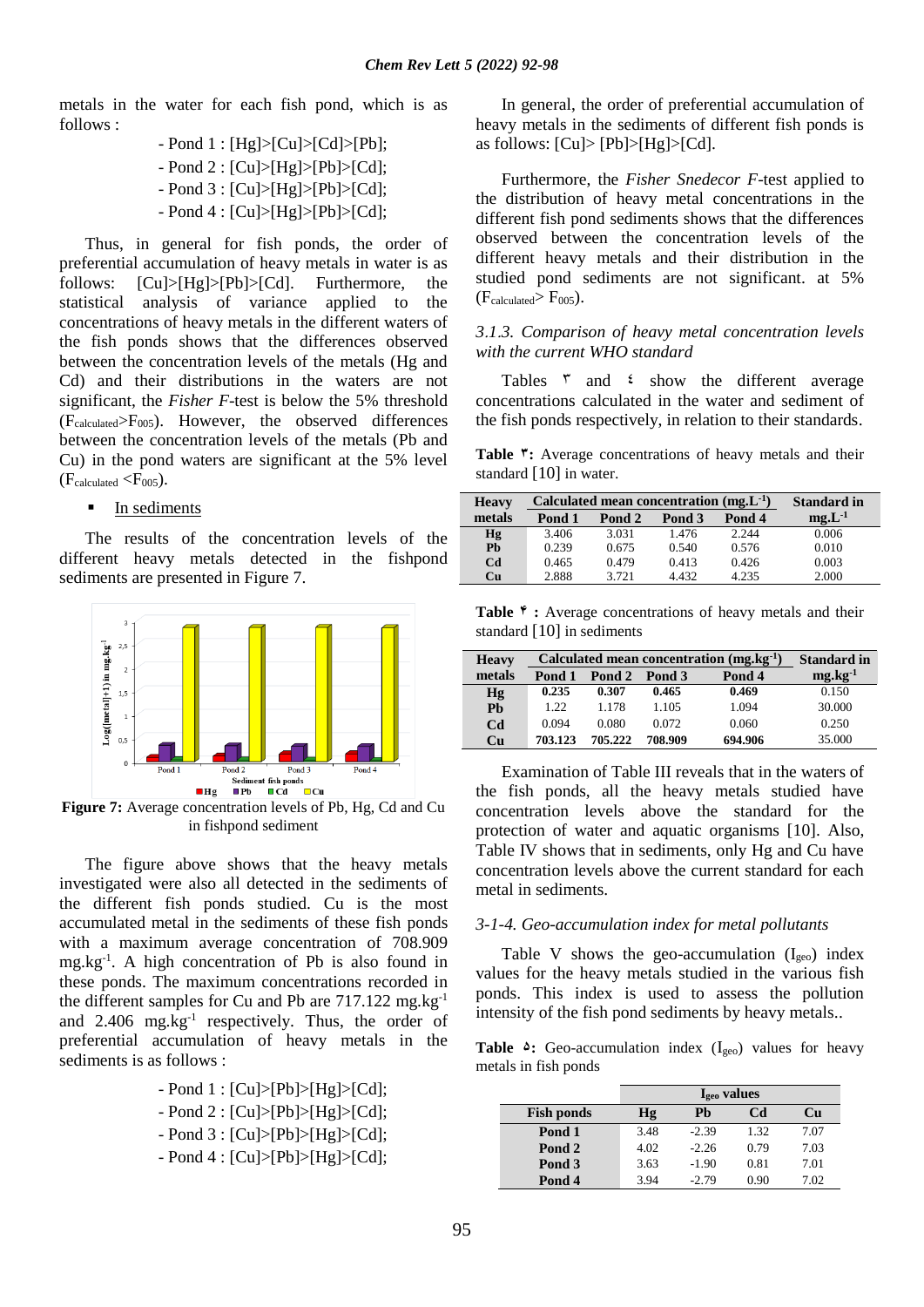The analysis of Table V shows positive  $I_{\text{geo}}$  values calculated for the heavy metals (Hg, Cd and Cu) measured in the sediments of the different fish ponds. This table also shows negative I<sub>geo</sub> values calculated only for the metal Pb. This gives the ranges of Igeo values for each metal studied :

 $I_{\text{geo}(Cu)}$ >7 ; 3<  $I_{\text{geo}(Hg)}$  <4 ; 0<  $I_{\text{geo}(Cd)}$  <2 ;  $I_{\text{geo}(Pb)}$  <0

The intervals of  $I_{\text{geo}}$  values allow to find the different classes of intensity of metal pollution of the sediments for each fishpond which are listed in the following Table ٦.

Table  $\hat{\tau}$ : Intensity classes of metal pollution of sediments in fish ponds

|                   | <b>Metal pollution intensity classes</b> |                                                    |     |             |  |  |
|-------------------|------------------------------------------|----------------------------------------------------|-----|-------------|--|--|
| <b>Fish ponds</b> | Hg                                       | <b>Pb</b>                                          | Cd. | $_{\rm Cu}$ |  |  |
| Pond 1            |                                          | Classe 4 Classe 0 Classe 2 Classe 6                |     |             |  |  |
| Pond 2            |                                          | Classe 5 Classe 0 Classe 1 Classe 6                |     |             |  |  |
| Pond 3            |                                          | Classe 4 $\,$ Classe 0 $\,$ Classe 1 $\,$ Classe 6 |     |             |  |  |
| Pond 4            |                                          | Classe 4 $\,$ Classe 0 $\,$ Classe 1 $\,$ Classe 6 |     |             |  |  |

# *3.2. Discussion*

 The assessment of water pollution in the different fish ponds was based on the measurement of physicochemical and chemical parameters that can be indicators of a more or less good water quality. All of these elements make it possible to evaluate the degree of pollution of the watercourses and to assess their capacity for self-purification. For example, the pH values indicate that the water in fishponds is only slightly acidic and tends to be neutral (pH almost 6.7). However, the reproduction of most species in an aquatic environment is possible for pH values between 6 and 7.2 (weakly acidic to neutral). Above  $pH = 9$ , many species are killed according to the quality standards recommended for freshwater to protect aquatic life [11]. In particular, acidic water increases the risk of metals being present in a more toxic ionic form. A high (basic) pH increases the concentrations of ammonia, which is toxic to fish [12]. Furthermore, the low acidity of the water in the various ponds can be explained by the chemical quality of the substrate of these ponds. According to Faurie et al. [12], the pH of continental waters is linked to the soil structure. According to this author, the pH of continental waters is lower than 7 with a non-calcareous soil whose cation exchange capacity is mainly composed of H<sup>+</sup> ions. The results obtained for temperature show a minimum of 26.7 °C and a maximum of 28.8 °C. The temperature of the water plays an important role, for example, in the solubility of salts and gases, including, among others, the oxygen necessary for the balance of aquatic life. It increases the speed of chemical and biochemical reactions by a factor of 2 to 3 for a temperature increase of 10 degrees Celsius (°C). According to Lwamba and *col* [13], the variation in surface water temperature is closely related

to solar radiation. However, these temperatures slightly above 25°C, according to the ANRH of the Algerian Republic [14], do not present any danger for aquatic beings. Moreover, these high values could be explained by the degree of insolation and the shallow depth of the fish ponds [2]. This observation was made by Akatumbila et al [15] in the study of the urban river Gombe in Kinshasa and by Rahmouni [16]. The conductivity study showed us that the average conductivities of the waters of fishponds 1, 3 and 4 are all lower than 50 µS/cm except for fishpond 4 (78.7 µS/cm). These results show a very low mineralization of these waters. In fact, the electrical conductivity of the natural waters is between 50 and  $1500 \mu S.cm^{-1}$ . The minimum values recorded for the electrical conductivity of the waters could be attributed to the precipitation that caused a dilution phenomenon, thus reducing the content of dissolved salts, and therefore the conductivity  $([11], [17])$ . On the other hand, the high conductivity and TDS values observed in fishpond 2 are believed to be the result of a massive influx of terrigenous material transported by runoff [2]. The dissolved oxygen saturation values recorded in the ponds are all above the recommended limit value for natural waters (50%), which shows that the waters of the various fish farms are suitable for the life and production of aquatic organisms such as fish. Indeed, the closer the dissolved oxygen concentration is to saturation, the greater the capacity of the aquatic environment to absorb pollution. However, the values of all the physico-chemical parameters make it possible to predict the accumulation of certain metals preferentially in the environment of these fish ponds. The different levels of heavy metal concentrations detected in the sediments and water of these fish ponds show the state of metallic contamination of these ponds, and therefore their vulnerability to non-biodegradable pollutants. Concentration levels of heavy metals in the water that are higher than the norm would indicate that these waters are receiving pollutants from the surrounding activities in the catchment. Indeed, all the fish ponds are located near anti-pollutant activities such as: vegetable, maize, banana, cassava, and yam plantations which are likely sources of heavy metal contamination. These crops are vectors of pollutants in the use of fertilisers and phytosanitary products [2]. In sediments, the preferential state of metallic contamination in Hg and Cu is due, on the one hand, to the nature of the soil and the pH of the water. In neutral or basic water, metals precipitate and accumulate mainly in the solid phase (sediment) [17]. On the other hand, the regular use of herbicides and pesticides in the market gardens around the fish ponds [2]. Furthermore, the study indicates that there is no significant difference for Hg and Cd, but for Pb and Cu there is a significant difference of 5%. The contamination of the sediments and pond water by the various heavy metals studied would be linked to the still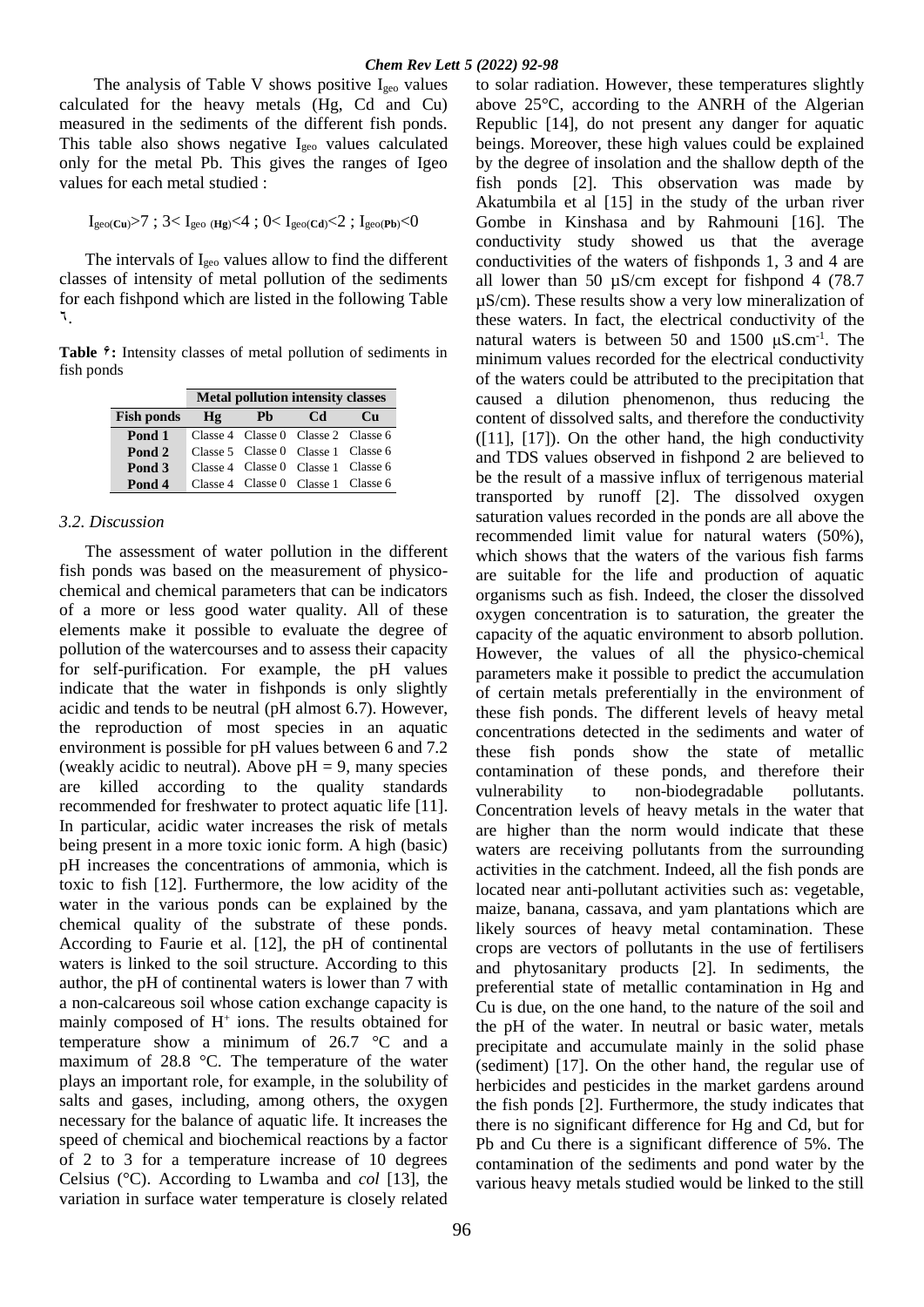persistent effect of the input of raw wastewater of domestic and agricultural origin from the village of Gbokora, from the surrounding dwellings and from the use of phytosanitary products in the surrounding market gardening, which are sources of organic and inorganic pollutants, particularly Cu and Hg ([2], [4], [18]) The Igeo index values show a high intensity of Hg and Cu pollution in the sediments of fishponds. For Hg, we find respectively class 4 (ponds 1, 3, 4) and 5 (pond 2) and class 6 for Cu (all ponds).

This shows a high contamination of Hg and an extreme contamination of Cu in the sediments. These results show that these two metals would present risks of bioaccumulation by living organisms in the environment with these toxics. Furthermore, the metal pollution intensity class for Pb (class 0) means that there is no Pb pollution in the sediments. There is therefore no risk of metallic bioaccumulation of this toxic substance by organisms in the environment (fish). Classes 1 (ponds 2, 3 and 4) and 2 (pond 1) determined for Cd allow us to deduce a low metallic contamination of this metal, or even a moderate contamination. These classes of low intensity of metallic pollution would be justified by the fact that the fish ponds are located far from the road traffic and industrial activities of the city of Daloa.

# **4. Conclusion**

- The waters of the fish ponds are all weakly acidic and not very mineralized. However, they are suitable for living and producing fish.
- Cu is the most accumulated metal in water and sediment. While the CD is the weakest accumulated. Thus, the order of preferential accumulation of heavy metals in the study fish ponds is as follows :

- In water :  $|Cu| > |Hg| > |Pb| > |Cd|$ .

- In the sediments : [Cu]>[Pb]>[Hg]>[Cd].
- The values Igeo of the Igeo index clearly show a high intensity of Hg and Cu pollution in the sediments of the tanks.
- This high level of Hg and Cu pollution of sediments and fish pond water is linked to the still persistent effect of inputs from raw wastewater of domestic and agricultural origin and surrounding anthropogenic activities.
- The intensity of pollution of Cu, Hg, and Cd raise fears of risks of bioaccumulation and therefore health risks. However, there is no immediate risk of Pb bioaccumulation by organisms in this aquatic environment (fish).

# **5. Conflict of Interests :**

......The authors declare that there is no conflict of interest or plagiarism.

# **References**

- [1] A. H. Yao, A.R. Koumi, B.C. Atse and E.P. Kouamelan. State of Knowledge on Fish Farming in Côte d'Ivoire: Ivorian Fish Farming Practices and Production. *Agronomie Africaine* 29 (3), (2017) pp. 227 – 244.
- [2] S. Coulibaly, B. C. Atse and K. M. Koffi. Heavy metal contamination of the water-sediment matrix and muscle of tilapia *Oreochromis niloticus*. *Agronomie Africaine* 30 (3),  $(2018)$  pp. 249 – 259.
- [3] M. I. M. Said, S. Sabri, S. Azman and K. Muda. Arsenic, Cadmium and Copper in Gastropod *Strombus canarium* in Western Part of Johor Straits. *World Applied Sciences Journal*, Vol.23, N°6, (2013) pp. 734-739.
- [4] C. T. Dione, I. Diagne, M. Ndiaye, C. Diebakate, B. Ndiaye, A. Diop. Metal contamination of a fish species (*Brama Brama*) de la côte Dakaroise. *European Scientific Journal*, Vol.14, n°12, (2018) pp 374 – 38.
- [5] S. Coulibaly, B. C. Atsé, K. M. Koffi, S. Sylla, K. J. Konan, and N. J. Kouassi. Seasonal Accumulations of Some Heavy Metal in Water, Sediment and Tissues of Black-Chinned *Tilapia Sarotherodon melanotheron* from Bietri Bay in Ebrie Lagoon, Ivory Coast. *Bull. Environ. Contam. Toxicol*. 10, (2012) pp. 512 – 522.
- [6] L. N. Meshram, S. M. Udawant, S. Pawar and P. S. Mishra. Bioaccumulation of heavy metals (Zn, Pb, Cd, and Ni) in tissues of *Penaeus monodon* (*Fabricius*, 1798) from India. *International Journal of Advanced Research*, Vol.2, n°3, (2014) pp. 548-555.
- [7] K. A. Kouame, A. P. Ayemou and K. G. N'Guessan. Environmental and health impact of artisanal granite dome mining in the city of Daloa (Central-Western Côte d'Ivoire). *Revue Ivoirienne de Géographie des Savanes* (RIGES), n° 3, (2017) pp 182 – 195.
- [8] A. Tessier, P. G. C. Campbel and M. Bisson. Sequential extraction procedure for the speciation of particulate traces metals. *Analytical Chemistry*, Vol.51, n°7, (1979) pp. 844- 851.
- [9] G. Müller. Index of geoaccumulation in sediments of the Rhine River. *Geojournal,* 2: pp. 109-118, (1969).
- [10] WHO. World Health Organization. Guidelines for drinking –Water Quality. *Fourth Edition*; Geneva, Swiss, (2011) p.541.
- [11] Environmental Protection Agency (EPA). National recommended water quality criteria-aquatic. [https://www.epa.gov/wqc/national-recommended-water](https://www.epa.gov/wqc/national-recommended-water-quality-criteria-aquatic-life-criteria-table.%20consulted%20on%2002/21/2022)[quality-criteria-aquatic-life-criteria-table. consulted on](https://www.epa.gov/wqc/national-recommended-water-quality-criteria-aquatic-life-criteria-table.%20consulted%20on%2002/21/2022)  [02/21/2022,](https://www.epa.gov/wqc/national-recommended-water-quality-criteria-aquatic-life-criteria-table.%20consulted%20on%2002/21/2022) (2022).
- [12] .C. Faurie, C. Ferra, P. Medori and J. Devaux. Ecology: Scientific and practical approach. *6th Edition*. [https://books.google.ci/books?isbn=2743013109,](https://books.google.ci/books?isbn=2743013109) Accessed November 30, (2021).
- [13] B. J. Lwamba, K. Mama, A. T Kiwaya, L. R Ipungu and U. N Nyongombe. Variations in pond water temperature during cold periods in Lubumbashi (D. R. Congo) and implications for fish production. J. Appl. Biosci. 90: 8429-8437. DOI : http://dx.doi.org/10.4314/ jab.v90i1.5, (2015).